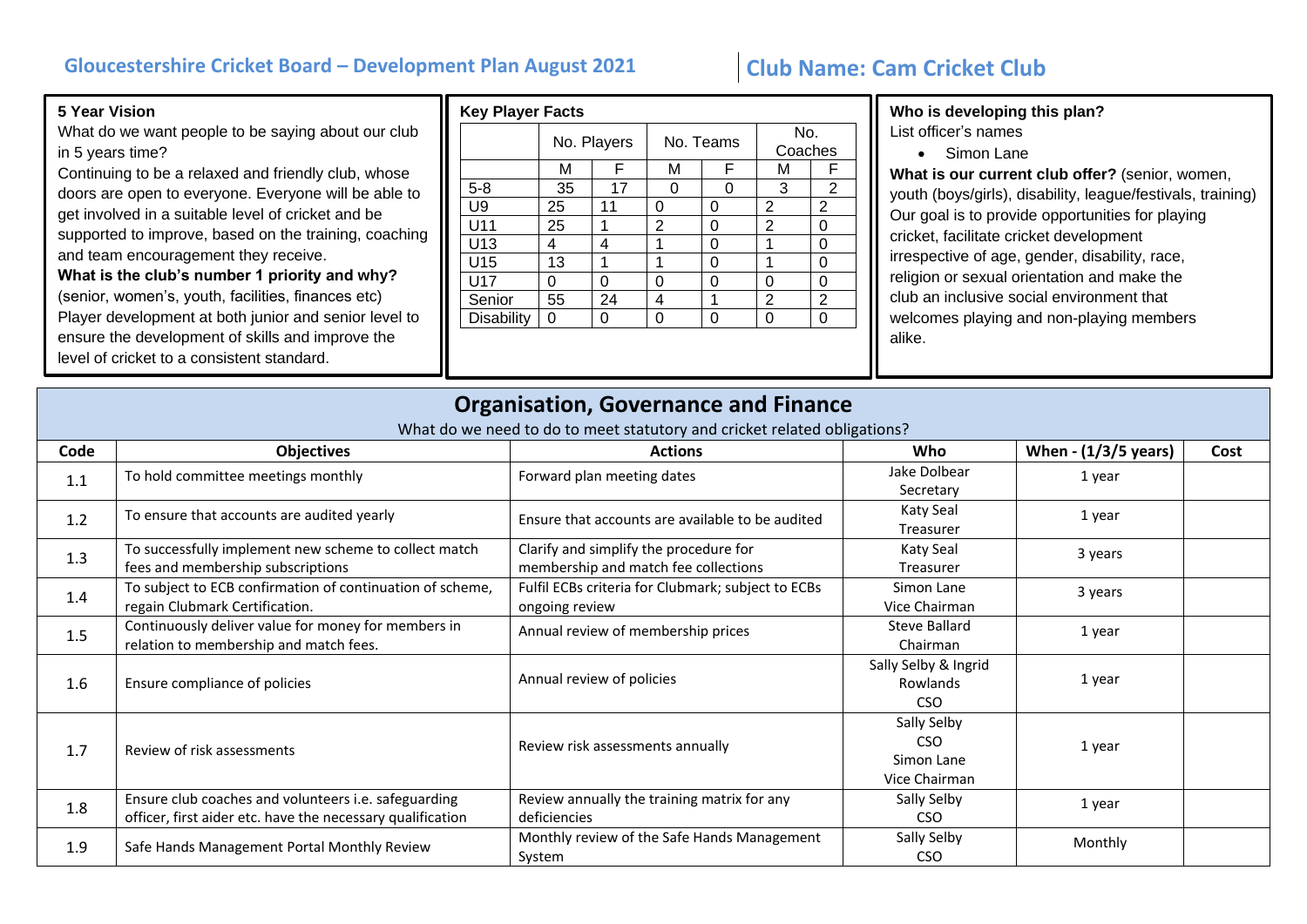|      |                                                                                               |                                                                                                                                                      | Simon Lane<br>Vice Chairman         |                      |      |
|------|-----------------------------------------------------------------------------------------------|------------------------------------------------------------------------------------------------------------------------------------------------------|-------------------------------------|----------------------|------|
|      |                                                                                               | <b>People</b><br>Do we have what we need? Club Welfare Officer, coaches, officials, committee members and volunteers.                                |                                     |                      |      |
| Code | <b>Objectives</b>                                                                             | <b>Actions</b>                                                                                                                                       | Who                                 | When - (1/3/5 years) | Cost |
| 2.1  | To increase the number of coaches available                                                   | To invest in our coaches to ensure that we meet<br>the required number of Level 2 coaches for ECB<br>ratio guidelines.                               | Dave Cotterell<br>Youth Chairman    | 3 years              |      |
| 2.2  | To increase the number of umpires                                                             | To invest in people willing to umpire games                                                                                                          | <b>Ryan Malpass</b><br>Club Captain | 3 years              |      |
| 2.3  | To increase the number of scorers                                                             | To invest in new people who want to learn to<br>score                                                                                                | <b>Ryan Malpass</b><br>Club Captain | 3 years              |      |
| 2.4  | To increase the number of ladies playing cricket                                              | To promote ladies' cricket through social media,<br>word of mouth and promoting at local schools.                                                    | June Pritchard<br>Ladies Chair      | 3 years              |      |
| 2.5  | To encourage parents and other members of the<br>community to be involved in the cricket club | To promote the club through social media, parent<br>chat groups, member feedback forms and word<br>of mouth. Offering social events.                 | Janet Lane<br>Youth Secretary       | 3 years              |      |
| 2.6  | To develop training of volunteers eg. Coaches, captains                                       | To offer annual appropriate CPD training                                                                                                             | Simon Lane<br>Vice Chairman         | 1 year               |      |
|      |                                                                                               | <b>Facilities/Ground</b><br>What do we need to do to improve our facilities to ensure they meet league standards and create a welcoming environment? |                                     |                      |      |
| Code | <b>Objectives</b>                                                                             | <b>Actions</b>                                                                                                                                       | Who                                 | When - (1/3/5 years) | Cost |
| 3.1  | To maintain clubhouse                                                                         | Ensure that facilities are clean and presentable<br>before training, matches and social events.                                                      | <b>Ryan Malpass</b><br>Club Captain | 1 year               |      |
| 3.2  | To invest in ground maintenance equipment                                                     | Ensuring that pitches are playable to a well-<br>maintained standard                                                                                 | <b>Steve Rice</b><br>Groundsman     | 10 years             |      |
| 3.3  | To improve the quality of nets                                                                | Ensure they are playable and well maintained<br>prior to and throughout the season-removing<br>weeds and laying gravel                               | <b>Steve Ballard</b><br>Chairman    | 3 years              |      |
| 3.4  | To improve drainage in outfield                                                               | Employ outside companies to ensure that<br>drainage of the outfield is at optimum level.                                                             | <b>Steve Ballard</b><br>Chairman    | 5 years              |      |
| 3.5  | To maintain quality of cricket square                                                         | Winter renovations, cricket force to open and<br>close the ground                                                                                    | <b>Steve Rice</b><br>Groundsman     | 1 year               |      |
| 3.6  | Improve youth storage                                                                         | Source ISO Container in time for 2022 season                                                                                                         | Dave Cotterell<br>Youth Chairman    | 1 year               |      |
| 3.7  | Clubhouse development is needed                                                               | Maintain dialogue and communication with the<br>sports club - attend committee meetings and                                                          | Steve Ballard<br>Chairman           | 1 year               |      |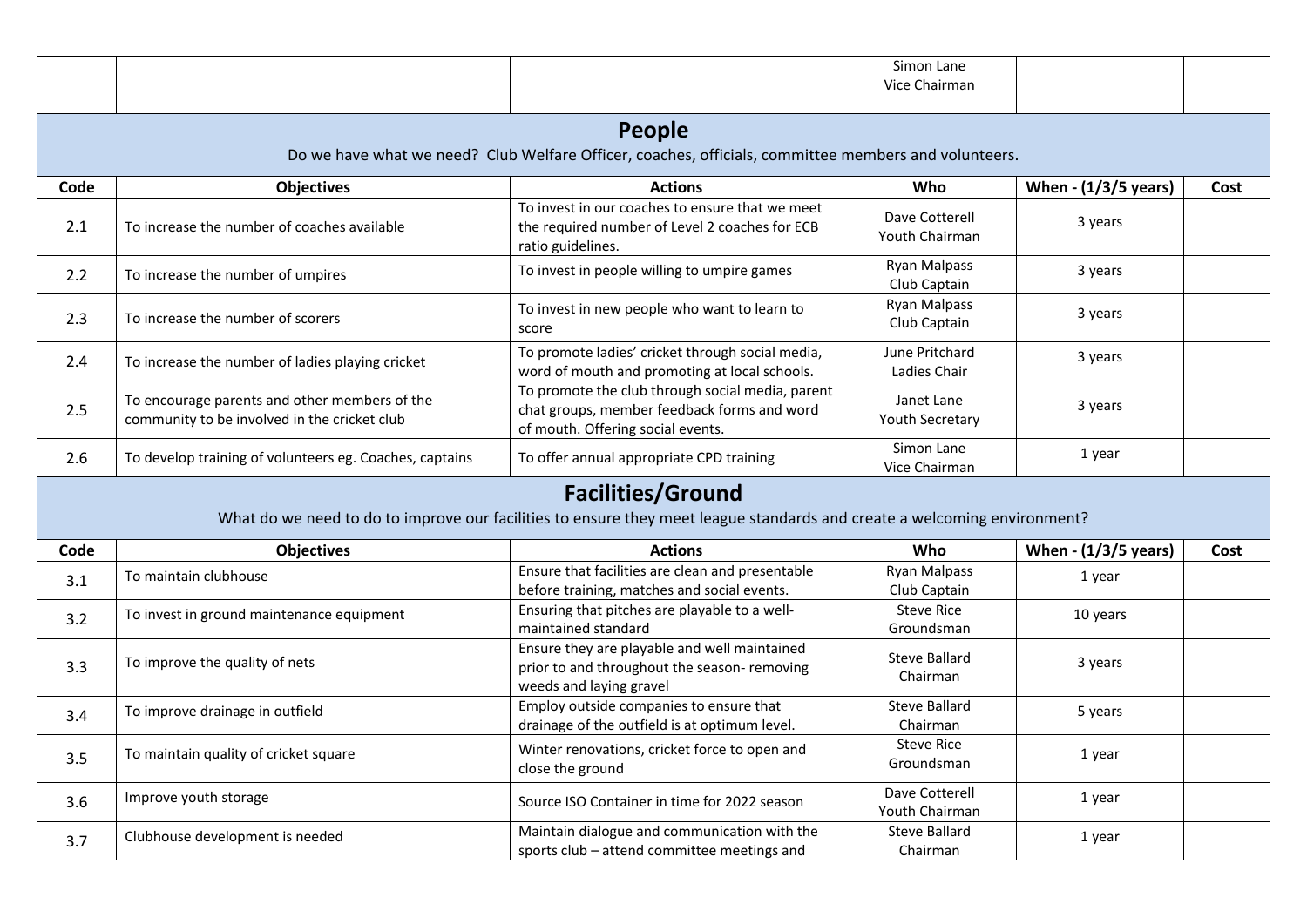|      |                                                                                    | ensure the club is fulfilling the requirements                                                                           | Simon Lane           |                      |      |
|------|------------------------------------------------------------------------------------|--------------------------------------------------------------------------------------------------------------------------|----------------------|----------------------|------|
|      |                                                                                    | outline in the agreement between the                                                                                     | Vice Chairman        |                      |      |
|      |                                                                                    | organisations                                                                                                            | June Pritchard       |                      |      |
|      |                                                                                    |                                                                                                                          | Ladies Chair         |                      |      |
|      |                                                                                    |                                                                                                                          | <b>Steve Ballard</b> |                      |      |
|      |                                                                                    |                                                                                                                          | Chairman             |                      |      |
| 3.8  | Security of tenure - Renew Lease                                                   | Set up the meeting and have the necessary                                                                                | Simon Lane           | 1 year               |      |
|      |                                                                                    | conversations, contingency planning                                                                                      | Vice Chairman        |                      |      |
|      |                                                                                    |                                                                                                                          | June Pritchard       |                      |      |
|      |                                                                                    |                                                                                                                          | Ladies Chair         |                      |      |
| 3.9  | Ensure ground equipment is correctly maintained                                    | Annual service and maintenance                                                                                           | <b>Steve Rice</b>    | 1 year               |      |
|      |                                                                                    |                                                                                                                          | Groundsman           |                      |      |
|      |                                                                                    | <b>Senior Cricket</b>                                                                                                    |                      |                      |      |
|      |                                                                                    | What do we need to do to develop a playing offer which meets the needs of our playing members?                           |                      |                      |      |
| Code | <b>Objectives</b>                                                                  | <b>Actions</b>                                                                                                           | Who                  | When - (1/3/5 years) | Cost |
|      |                                                                                    |                                                                                                                          | Ryan Malpass         |                      |      |
| 4.1  | To gain promotion and maintain a $1st$ XI in the WEPL                              | Ensure coaching and training is of high standard                                                                         | Club Captain         | 3 years              |      |
|      |                                                                                    |                                                                                                                          |                      |                      |      |
| 4.2  | To promote a Sunday XI with friendly games                                         | Ensure youths are encouraged into senior cricket                                                                         | Ben Lane             | 1 year               |      |
|      |                                                                                    |                                                                                                                          | Sunday Captain       |                      |      |
|      | To use 2 <sup>nd</sup> XI, 3 <sup>rd</sup> XI and Sunday XI to nurture and develop | Ensure that quality training is available and that                                                                       | <b>Ryan Malpass</b>  |                      |      |
| 4.3  | talent                                                                             | teams encourage these players to play matches                                                                            | Club Captain         | 3 years              |      |
|      |                                                                                    |                                                                                                                          |                      |                      |      |
|      | To offer winter nets                                                               | Ensure that a suitable practice area is secured for                                                                      | <b>Ryan Malpass</b>  | 1 year               |      |
| 4.4  |                                                                                    | winter nets                                                                                                              | Club Captain         |                      |      |
|      |                                                                                    |                                                                                                                          | <b>Ryan Malpass</b>  |                      |      |
| 4.5  | To offer a separate 1 <sup>st</sup> and 2 <sup>nd</sup> /3 <sup>rd</sup> training  | Ensure that quality coaching is available for all                                                                        | Club Captain         | 1 year               |      |
|      |                                                                                    | needs and abilities                                                                                                      |                      |                      |      |
|      | League Meeting Attendance                                                          |                                                                                                                          | Ryan Malpass, Chris  |                      |      |
| 4.6  |                                                                                    | Captains to attend league meetings                                                                                       | Wilcox, Nathan Allen | 1 year               |      |
|      |                                                                                    |                                                                                                                          | Captains             |                      |      |
|      |                                                                                    | <b>Women and Girls Cricket</b>                                                                                           |                      |                      |      |
|      |                                                                                    | What do we need to do to create and develop a playing offer for Women and Girls? How will we develop this going forward? |                      |                      |      |
| Code | <b>Objectives</b>                                                                  | <b>Actions</b>                                                                                                           | Who                  | When - (1/3/5 years) | Cost |
|      | To provide more opportunities for ladies and girls to play                         | Use social media and other avenues to promote                                                                            | June Pritchard       | 1 year               |      |
| 5.1  | cricket                                                                            | omen's cricket                                                                                                           | Ladies Chair         |                      |      |
|      | To gain feedback from Ladies about the future of women's                           | Use questionnaire feedback to inform future                                                                              | June Pritchard       | 3 years              |      |
| 5.2  | cricket                                                                            | decisions                                                                                                                | Ladies Chair         |                      |      |
|      |                                                                                    |                                                                                                                          |                      |                      |      |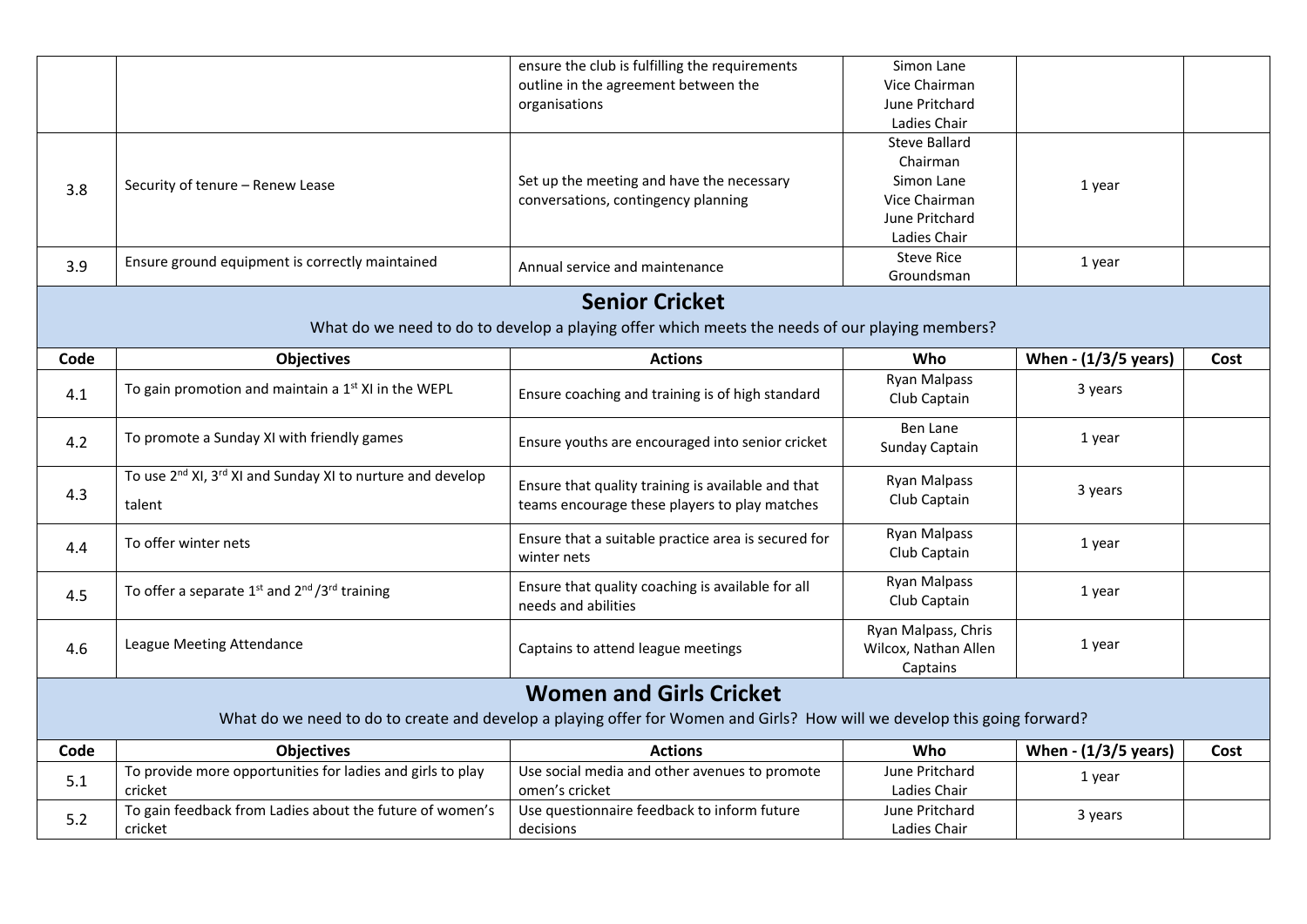| 5.3 | To gain more numbers for women's cricket                 | Use social media and other platforms to promote<br>women's cricket | June Pritchard<br>Ladies Chair | 5 years |     |
|-----|----------------------------------------------------------|--------------------------------------------------------------------|--------------------------------|---------|-----|
|     |                                                          | Use ECB enforced courses for training and                          | June Pritchard                 |         |     |
| 5.4 | To invest in more scorers                                |                                                                    | Ladies Chair                   | 1 year  | £35 |
|     |                                                          | development                                                        |                                |         |     |
| 5.5 | To promote women's cricket in local schools              | To produce marketing materials inviting girls to                   | June Pritchard                 | 1 year  |     |
|     |                                                          | join women's cricket                                               | Ladies Chair                   |         |     |
|     | Ensure the club is entering the appropriate competitions |                                                                    | June Pritchard                 | 1 year  |     |
| 5.6 | for women and girls                                      | Competitions to be reviewed                                        | Ladies Chair                   |         |     |

|      |                                                                                                                                                    | <b>Youth Cricket</b>                                                                                                                                                                   |                                      |                      |      |
|------|----------------------------------------------------------------------------------------------------------------------------------------------------|----------------------------------------------------------------------------------------------------------------------------------------------------------------------------------------|--------------------------------------|----------------------|------|
|      | What do we need to do to improve our youth section for boys and girls enabling them to have a brilliant experience and reach their full potential? |                                                                                                                                                                                        |                                      |                      |      |
| Code | <b>Objectives</b>                                                                                                                                  | <b>Actions</b>                                                                                                                                                                         | Who                                  | When - (1/3/5 years) | Cost |
| 6.1  | To ensure that AllStars and Dynamos is well advertised.                                                                                            | Use social media and schools to advertise<br>programs                                                                                                                                  | Sally Selby<br>Lead Activator        | 1 year               |      |
| 6.2  | To ensure that coaches are involved in our youth section.                                                                                          | To offer the development of our youth coaches<br>according to ECB guidelines                                                                                                           | Dave Cotterell<br>Youth Chairman     | 3 years              |      |
| 6.3  | To maintain numbers throughout all age groups                                                                                                      | To fulfil potential of all youth cricketers whilst<br>maintaining a fun and enjoyable training<br>program.                                                                             | Dave Cotterell<br>Youth Chairman     | 3 years              |      |
| 6.4  | To offer girls only training for U13s and U15s                                                                                                     | To ensure good relations between the youth and<br>ladies' teams and to offer girls only cricket.                                                                                       | Dave Cotterell<br>Youth Chairman     | 3 years              |      |
| 6.5  | To carry out end of season feedback questionnaire to gain<br>thoughts and opinions                                                                 | To ensure that, at the end of the season, a<br>questionnaire goes out to all youth families                                                                                            | Janet Lane<br><b>Youth Secretary</b> | 1 year               |      |
| 6.6  | Ensure the club is entering the appropriate competitions<br>for youth                                                                              | Competitions to be reviewed                                                                                                                                                            | Janet Lane<br>Youth Secretary        | 1 year               |      |
|      |                                                                                                                                                    | <b>Social/Fundraising</b><br>What do we need to do to run a wide-ranging social programme?                                                                                             |                                      |                      |      |
| Code | <b>Objectives</b>                                                                                                                                  | <b>Actions</b>                                                                                                                                                                         | Who                                  | When - (1/3/5 years) | Cost |
| 7.1  | To gain feedback of members to which social events to<br>hold                                                                                      | Ensure that we act on feedback given to the club<br>regarding questionnaire feedback. ACTIONED<br>2021 – Invested in 5 new benches around the<br>ground following feedback from survey | <b>Steve Ballard Chairman</b>        | 3 years              |      |
| 7.2  | To canvas sponsorship from local businesses                                                                                                        | Ensure that local businesses are involved in<br>supporting the club                                                                                                                    | Steve Ballard Chairman               | 5 years              |      |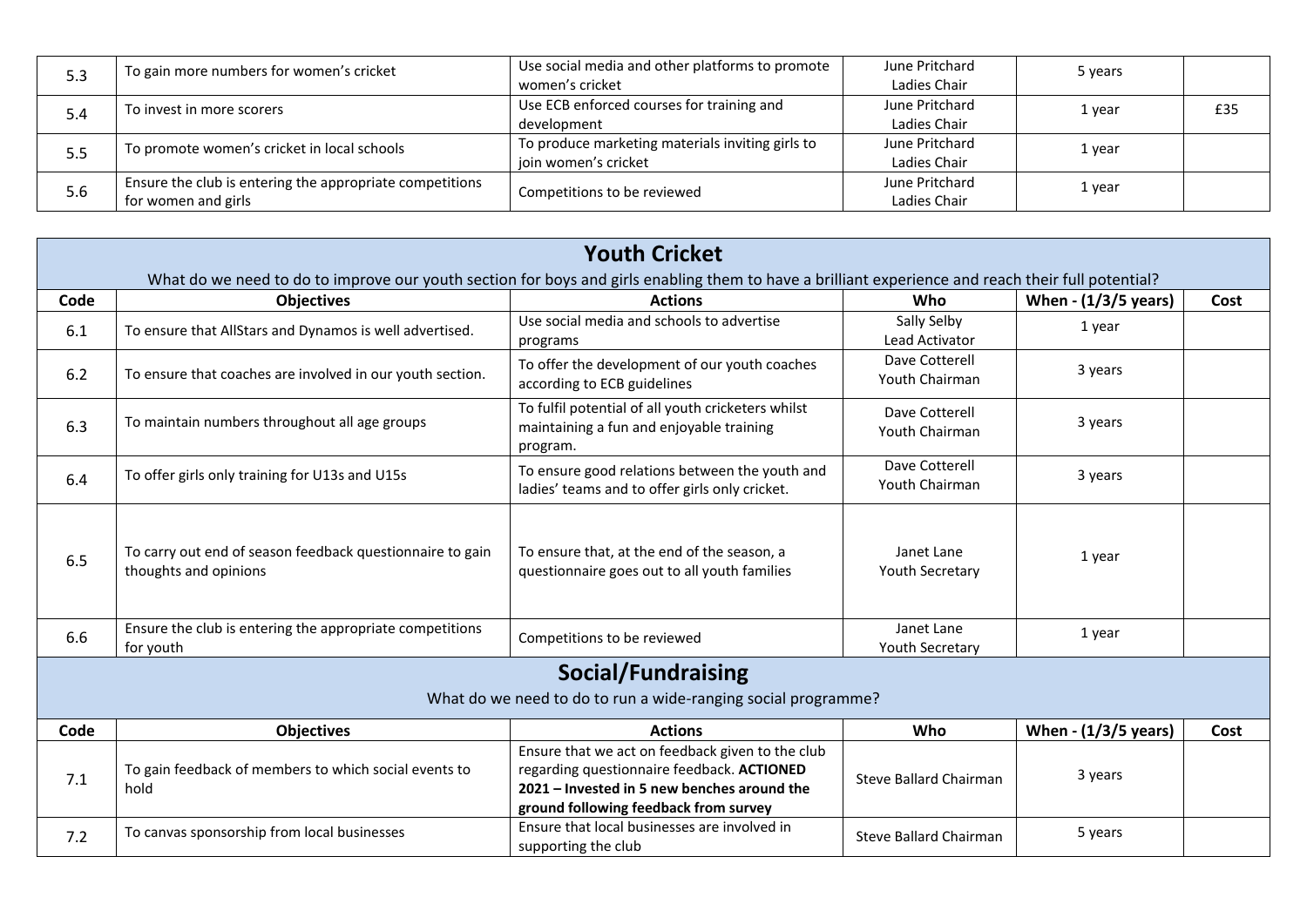| 7.3  | To be present in the local community                                                                                                                                 | Ensuring that Cam CC is well promoted                                                                                                                             | Steve Ballard Chairman           | 3 years              |      |
|------|----------------------------------------------------------------------------------------------------------------------------------------------------------------------|-------------------------------------------------------------------------------------------------------------------------------------------------------------------|----------------------------------|----------------------|------|
| 7.4  | To hold social events regularly                                                                                                                                      | Ensuring that social events are planned and<br>prepared throughout the season and beyond                                                                          | Steve Ballard Chairman           | 3 years              |      |
| 7.5  | To hold social events for youth                                                                                                                                      | Ensuring that out of season social events are<br>planned for youth                                                                                                | Dave Cotterell<br>Youth Chairman | 3 years              |      |
|      |                                                                                                                                                                      | <b>School/Community</b>                                                                                                                                           |                                  |                      |      |
|      |                                                                                                                                                                      | What do we need to do to maintain and develop relationships with local organisations and cricket bodies?                                                          |                                  |                      |      |
| Code | <b>Objectives</b>                                                                                                                                                    | <b>Actions</b>                                                                                                                                                    | <b>Who</b>                       | When - (1/3/5 years) | Cost |
| 8.1  | To make the clubhouse useful to the local community                                                                                                                  | Ensure that the clubhouse has a warm and<br>inviting atmosphere and is welcoming to local<br>community.                                                           | Dave Cotterell<br>Youth Chairman | 3 years              |      |
| 8.2  | To foster good relations and work with local interest<br>groups including schools, parish council, recreation clubs in<br>the village and beyond for mutual benefit. | Ensure that representatives of the cricket club are<br>approachable and knowledgeable about what the<br>clubhouse and grounds can provide.                        | Sally Selby<br>Lead Activator    | 3 years              |      |
| 8.3  | To contribute to village events                                                                                                                                      | Ensure that the clubhouse and facilities are<br>presentable for use.                                                                                              | Dave Cotterell<br>Youth Chairman | 1 year               |      |
| 8.4  | To develop fundraising opportunities for the club in the<br>local environment                                                                                        | Ensuring that the club approaches local<br>businesses for fundraising opportunities and<br>inviting the local community to our social events.                     | Dave Cotterell<br>Youth Chairman | 3 years              |      |
| 8.5  | To be apparent in local schools                                                                                                                                      | Ensuring that representatives of Cam CC can be<br>present in schools to promote cricket, the use of<br>the club and helping schools develop a love of<br>cricket. | Sally Selby<br>Lead Activator    | 3 years              |      |
| 8.6  | Maintain relationship with GCB                                                                                                                                       | Continue annual club development, funding,<br>facilities, schools links                                                                                           | Simon Lane<br>Vice-Chairman      | 1 year               |      |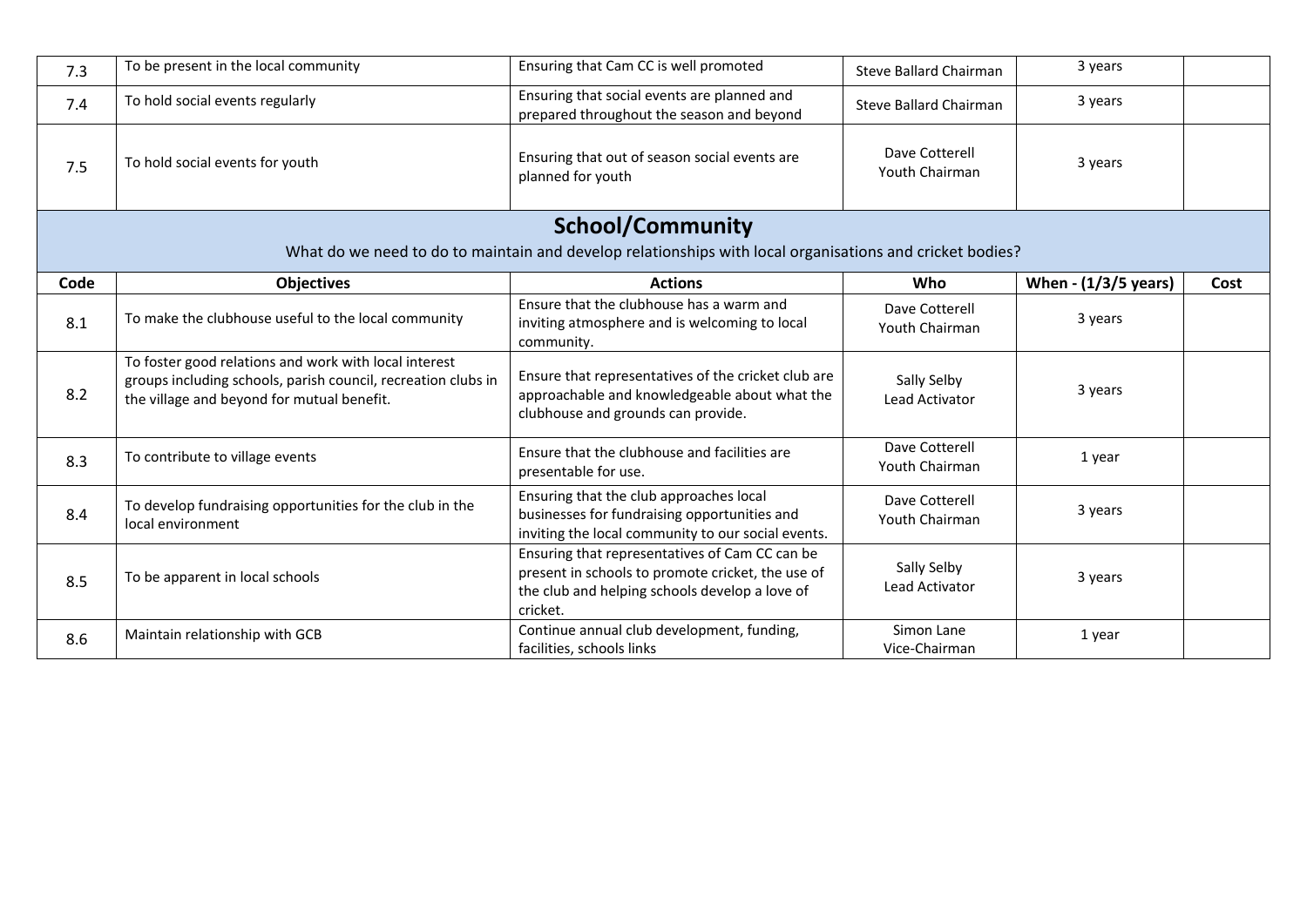|      | <b>Marketing/Promotion</b><br>What do we need to do to maintain effective communications with our membership and key stakeholders? |                                                                                              |                                                                      |                        |      |  |  |  |
|------|------------------------------------------------------------------------------------------------------------------------------------|----------------------------------------------------------------------------------------------|----------------------------------------------------------------------|------------------------|------|--|--|--|
| Code | <b>Objectives</b>                                                                                                                  | <b>Actions</b>                                                                               | Who                                                                  | When $- (1/3/5$ years) | Cost |  |  |  |
| 9.1  | To ensure that team WhatsApp groups are up to date                                                                                 | Ensure captains are up to date with information                                              | Ryan Malpass, Chris<br>Wilcox, Nathan Allen &<br>Ben Lane - Captains | 1 year                 |      |  |  |  |
| 9.2  | To have an up-to-date website                                                                                                      | Ensure that website is updated regularly                                                     | Simon Lane<br>Vice Chairman                                          | 1 year                 |      |  |  |  |
| 9.3  | To market registration evenings                                                                                                    | Ensure that information is posted on social<br>media, in WhatsApp groups and on the website  | Simon Lane<br>Vice Chairman                                          | 1 year                 |      |  |  |  |
| 9.4  | To promote social events                                                                                                           | Ensure that information is posted on social<br>media, in WhatsApp groups and on the website  | Simon Lane<br>Vice Chairman                                          | 3 years                |      |  |  |  |
| 9.5  | To promote Cam CC in appropriate places                                                                                            | Ensure that Cam CC is promoted using social<br>media, the website and other online platforms | Simon Lane<br>Vice Chairman                                          | 3 years                |      |  |  |  |

## **Action Plan and Monitoring Progress**

|      |                                                                                                                    | Short-Term (1-12 months) |                  |                                                             |                        |      |
|------|--------------------------------------------------------------------------------------------------------------------|--------------------------|------------------|-------------------------------------------------------------|------------------------|------|
| Code | <b>Objectives</b>                                                                                                  | <b>Progress</b>          | <b>Timescale</b> | <b>Action</b>                                               | Who                    | Cost |
| 1.1  | To hold committee meetings monthly                                                                                 | In progress              | 1 year           | Forward plan meeting dates                                  | Jake Dolbear Secretary |      |
| 1.2  | To ensure that accounts are audited yearly                                                                         | In progress              | 1 year           | Ensure that accounts are<br>available to be audited         | Katy Seal<br>Treasurer |      |
| 1.5  | Continuously deliver value for money for members in<br>relation to membership and match fees.                      | In progress              | 1 year           | Annual review of membership<br>prices                       | Katy Seal<br>Treasurer |      |
| 1.6  | Ensure compliance of policies                                                                                      | In progress              | 1 year           | Annual review of policies                                   | Sally Selby CSO        |      |
| 1.7  | Review of risk assessments                                                                                         | In progress              | 1 year           | Review risk assessments<br>annually                         | Sally Selby CSO        |      |
| 1.8  | Ensure club coaches and volunteers i.e. safeguarding officer,<br>first aider etc. have the necessary qualification | In progress              | 1 year           | Review annually the training<br>matrix for any deficiencies | Sally Selby CSO        |      |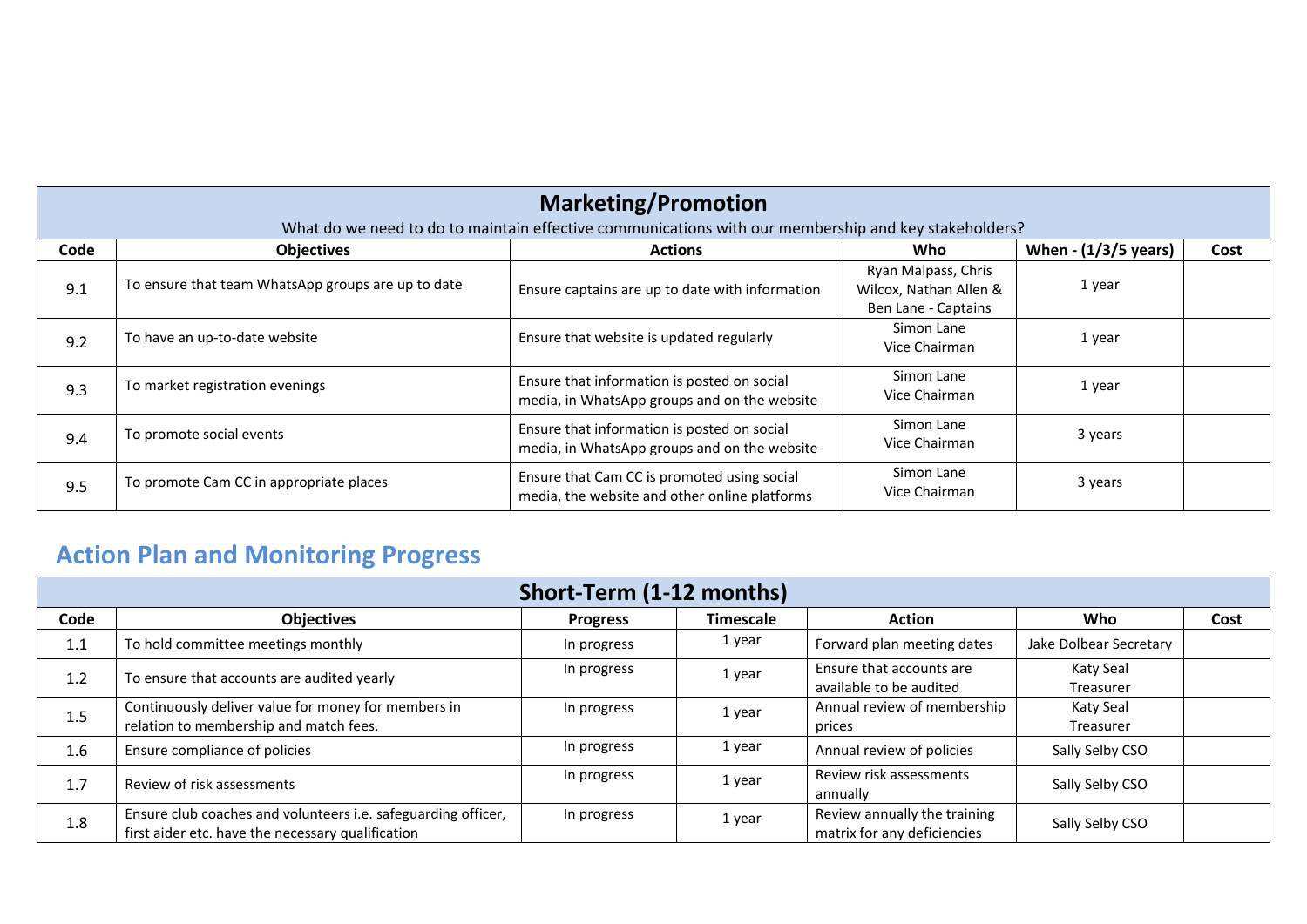| 1.9 | Safe Hands Management Portal Monthly Review               | In Progress | Monthly  | Monthly review of the Safe<br>Hands Management System                                                                                                                                                           | Sally Selby CSO<br>Simon Lane<br>Vice Chairman                                                    |  |
|-----|-----------------------------------------------------------|-------------|----------|-----------------------------------------------------------------------------------------------------------------------------------------------------------------------------------------------------------------|---------------------------------------------------------------------------------------------------|--|
| 2.6 | To develop training of volunteers eg coaches and captains | In progress | Annually | To offer annual appropriate<br>CPD training                                                                                                                                                                     | Simon Lane<br>Vice Chairman                                                                       |  |
| 3.1 | To maintain clubhouse                                     | In progress | 1 year   | Ensure that facilities are clean<br>and presentable before<br>training, matches and social<br>events.                                                                                                           | <b>Steve Ballard</b><br>Chairman                                                                  |  |
| 3.5 | To maintain quality of cricket square                     | In Progress | 1 year   | Winter renovations, cricket<br>force to open and close the<br>ground                                                                                                                                            | <b>Steve Rice</b><br>Groundsman                                                                   |  |
| 3.6 | Improve Youth Storage                                     | Completed   | 1 year   | Source ISO container in time<br>for 2022 season                                                                                                                                                                 | Dave Cotterell<br>Youth Chairman                                                                  |  |
| 3.7 | Clubhouse development needed                              | In progress | 1 year   | Maintain dialogue and<br>communication with the<br>sports club - attend<br>committee meetings and<br>ensure the club is fulfilling the<br>requirements outline in the<br>agreement between the<br>organisations | <b>Steve Ballard</b><br>Chairman<br>Simon Lane<br>Vice Chairman<br>June Pritchard<br>Ladies Chair |  |
| 3.8 | Security of tenure - Renew lease                          | In progress | 1 year   | Set up meeting and have the<br>necessary conversations,<br>contingency planning                                                                                                                                 | <b>Steve Ballard</b><br>Chairman<br>Simon Lane<br>Vice Chairman<br>June Pritchard<br>Ladies Chair |  |
| 3.9 | Ensure ground equipment is correctly maintained           | In progress | 1 year   | Annual service and<br>maintenance agreements to<br>be in place                                                                                                                                                  | <b>Steve Rice</b><br>Groundsman                                                                   |  |
| 4.2 | To promote a Sunday XI with friendly games                | Completed   | 1 year   | Ensure youths are encouraged<br>into senior cricket                                                                                                                                                             | <b>Ben Lane</b><br>Sunday Captain                                                                 |  |
| 4.4 | To offer winter nets                                      | In progress | 1 year   | Ensure that a suitable practice<br>area is secured for winter nets                                                                                                                                              | Ryan Malpass<br>Club Captain                                                                      |  |
| 4.5 | To offer a separate 1st and 2nd /3rd training             | In progress | 1 year   | Ensure that quality coaching is<br>available for all needs and<br>abilities                                                                                                                                     | Ryan Malpass<br>Club Captain                                                                      |  |
| 4.6 | League Meeting Attendance                                 | In progress | 1 year   | Captains to attend league<br>meetings                                                                                                                                                                           | Ryan Malpass, Chris<br>Wilcox, Nathan Allen<br>Captains                                           |  |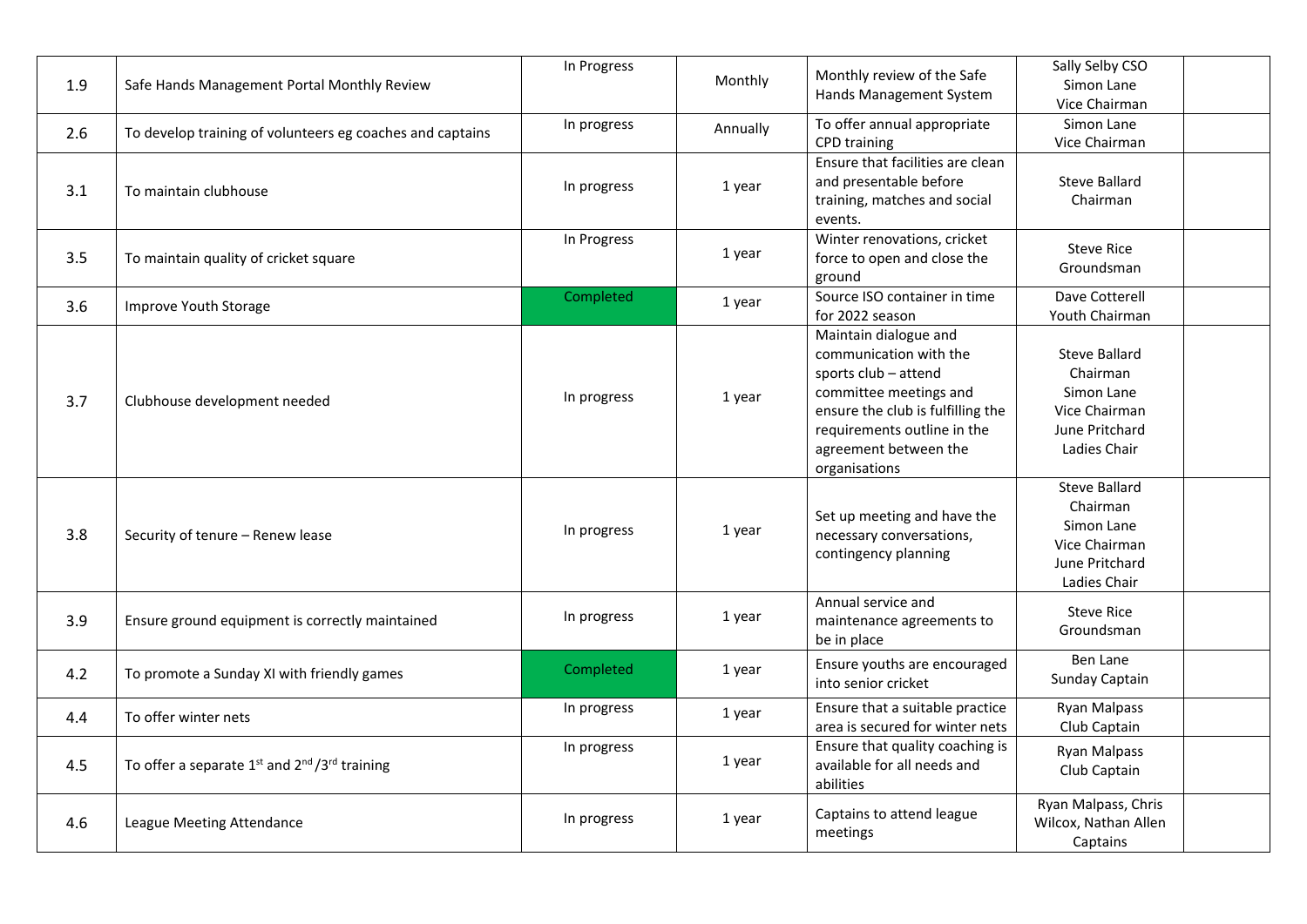| 5.1 | To provide more opportunities for ladies and girls to play<br>cricket              | In progress | 1 year | Use social media and other<br>avenues to promote omen's<br>cricket                                | June Pritchard<br>Ladies Chair                                       |     |
|-----|------------------------------------------------------------------------------------|-------------|--------|---------------------------------------------------------------------------------------------------|----------------------------------------------------------------------|-----|
| 5.4 | To invest in more scorers                                                          | In progress | 1 year | Use ECB enforced courses for<br>training and development                                          | June Pritchard<br>Ladies Chair                                       | £35 |
| 5.5 | To promote women's cricket in local schools                                        | In progress | 1 year | To produce marketing<br>materials inviting girls to join<br>women's cricket                       | June Pritchard<br>Ladies Chair                                       |     |
| 5.6 | Ensure the club is entering the appropriate competitions for<br>women and girls    | In progress | 1 year | Club competitions to be<br>reviewed prior to season                                               | June Pritchard<br>Ladies Chair                                       |     |
| 6.1 | To ensure that AllStars and Dynamos is well advertised.                            | In progress | 1 year | Use social media and schools<br>to advertise programs                                             | Sally Selby<br>Lead Activator                                        |     |
| 6.5 | To carry out end of season feedback questionnaire to gain<br>thoughts and opinions | In progress | 1 year | To ensure that, at the end of<br>the season, a questionnaire<br>goes out to all youth families    | Janet Lane<br>Youth Secretary                                        |     |
| 6.6 | Ensure the club is entering the appropriate competitions for<br>youth              | In progress | 1 year | Club competitions to be<br>reviewed prior to season                                               | Janet Lane<br>Youth Secretary                                        |     |
| 8.3 | To contribute to village events                                                    | In progress | 1 year | Ensure that the clubhouse<br>and facilities are presentable<br>for use.                           | <b>Steve Ballard</b><br>Chairman                                     |     |
| 8.6 | Maintain relationship with GCB                                                     | In progress | 1 year | Continual annual club<br>development, funding,<br>facilities, school links                        | Simon Lane<br>Vice Chairman                                          |     |
| 9.1 | To ensure that team WhatsApp groups are up to date                                 | In progress | 1 year | Ensure captains are up to date<br>with information                                                | Ryan Malpass, Chris<br>Wilcox, Nathan Allen &<br>Ben Lane - Captains |     |
| 9.2 | To have an up-to-date website                                                      | In progress | 1 year | Ensure that website is<br>updated regularly                                                       | Simon Lane<br>Vice Chairman                                          |     |
| 9.3 | To market registration evenings                                                    | In progress | 1 year | Ensure that information is<br>posted on social media, in<br>WhatsApp groups and on the<br>website | Simon Lane<br>Vice Chairman                                          |     |
|     |                                                                                    |             |        |                                                                                                   |                                                                      |     |

|           | Mid-Term (13-36 months)               |                 |           |                                                        |                   |      |
|-----------|---------------------------------------|-----------------|-----------|--------------------------------------------------------|-------------------|------|
| Code      | <b>Objectives</b>                     | <b>Progress</b> | Timescale | <b>Action</b>                                          | Who               | Cost |
| 25<br>ر.ر | To maintain quality of cricket square | In progress     | 3 years   | Ensure that groundsmen are<br>knowledgeable about what | <b>Steve Rice</b> |      |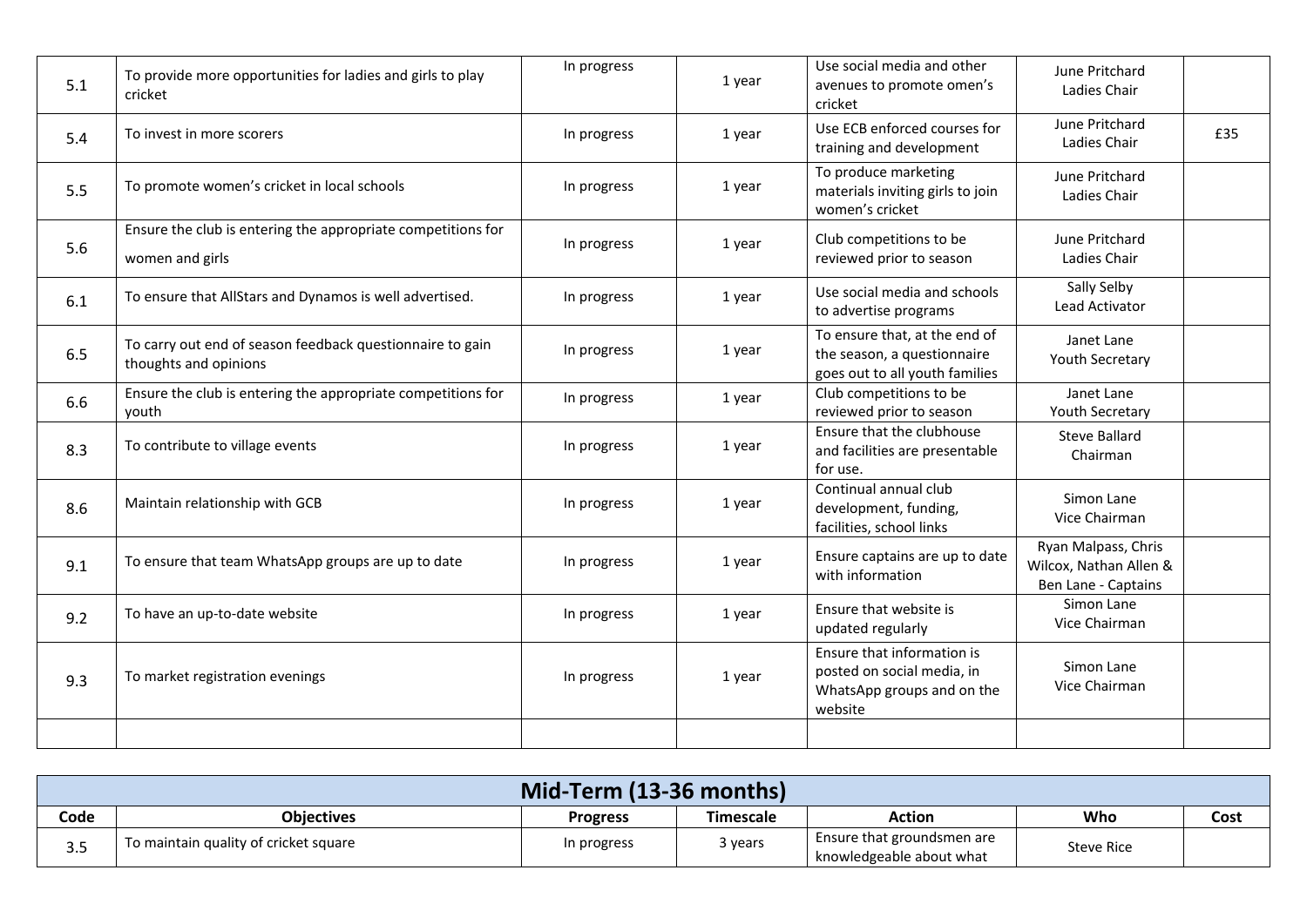|     |                                                                                               |             |         | needs doing and it is<br>completed to league<br>standard.                                                                                  | Groundsman                          |  |
|-----|-----------------------------------------------------------------------------------------------|-------------|---------|--------------------------------------------------------------------------------------------------------------------------------------------|-------------------------------------|--|
| 1.3 | To successfully implement new scheme to collect match fees<br>and membership subscriptions    | In progress | 3 years | Clarify and simplify the<br>procedure for membership<br>and match fee collections                                                          | Katy Seal<br>Treasurer              |  |
| 1.4 | To subject to ECB confirmation of continuation of scheme,<br>regain Clubmark Certification.   | In progress | 3 years | Fulfil ECBs criteria for<br>Clubmark, subject to ECBs<br>ongoing review                                                                    | Simon Lane<br>Vice Chairman         |  |
| 2.1 | To increase the number of coaches available                                                   | In progress | 3 years | To invest in our coaches to<br>ensure that we meet the<br>required number of Level 2<br>coaches for ECB ratio<br>guidelines.               | <b>Ryan Malpass</b><br>Club Captain |  |
| 2.2 | To increase the number of umpires                                                             | In progress | 3 years | To invest in people willing to<br>umpire games                                                                                             | <b>Ryan Malpass</b><br>Club Captain |  |
| 2.3 | To increase the number of scorers                                                             | In progress | 3 years | To invest in new people who<br>want to learn to score                                                                                      | <b>Ryan Malpass</b><br>Club Captain |  |
| 2.4 | To increase the number of ladies playing cricket                                              | In progress | 3 years | To promote ladies' cricket<br>through social media, word of<br>mouth and promoting at local<br>schools.                                    | June Pritchard<br>Ladies Chair      |  |
| 2.5 | To encourage parents and other members of the community<br>to be involved in the cricket club | In progress | 3 years | To promote the club through<br>social media, parent chat<br>groups, member feedback<br>forms and word of mouth.<br>Offering social events. | Janet Lane<br>Youth Secretary       |  |
| 3.3 | To improve the quality of nets                                                                | In progress | 3 years | Ensure they are playable and<br>well maintained prior to and<br>throughout the season-<br>removing weeds and laying<br>gravel              | <b>Steve Ballard</b><br>Chairman    |  |
| 4.1 | To gain promotion and maintain a 1 <sup>st</sup> XI in the WEPL                               | In progress | 3 years | Ensure coaching and training<br>is of high standard                                                                                        | <b>Ryan Malpass</b><br>Club Captain |  |
| 4.3 | To use 2 <sup>nd</sup> XI, 3 <sup>rd</sup> XI and Sunday to nurture and develop talent        | In progress | 3 years | Ensure that quality training is<br>available and that teams<br>encourage these players to<br>play matches                                  | <b>Ryan Malpass</b><br>Club Captain |  |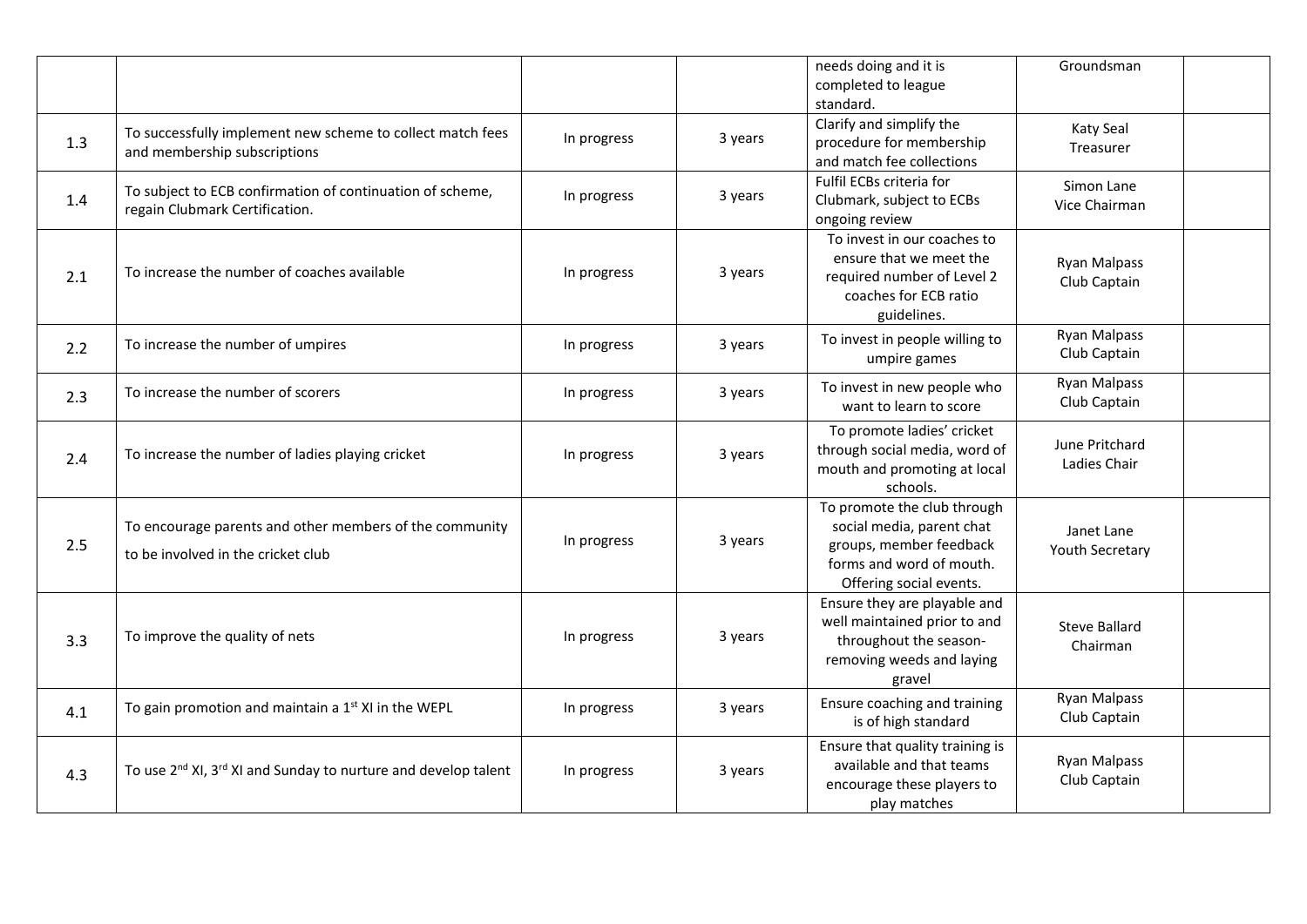| 5.2 | To gain feedback from Ladies about the future of women's<br>cricket                                                                                                  | In progress | 3 years | Use questionnaire feedback<br>to inform future decisions                                                                                            | June Pritchard<br>Ladies Chair   |  |
|-----|----------------------------------------------------------------------------------------------------------------------------------------------------------------------|-------------|---------|-----------------------------------------------------------------------------------------------------------------------------------------------------|----------------------------------|--|
| 6.2 | To ensure that coaches are involved in our youth section.                                                                                                            | In progress | 3 years | To offer the development of<br>our youth coaches according<br>to ECB guidelines                                                                     | Dave Cotterell<br>Youth Chairman |  |
| 6.3 | To maintain numbers throughout all age groups                                                                                                                        | In progress | 3 years | To fulfil potential of all youth<br>cricketers whilst maintaining a<br>fun and enjoyable training<br>program.                                       | Dave Cotterell<br>Youth Chairman |  |
| 6.4 | To offer girls only training for U13s and U15s                                                                                                                       | In progress | 3 years | To ensure good relations<br>between the youth and ladies'<br>teams and to offer girls only<br>cricket.                                              | June Pritchard<br>Ladies Chair   |  |
| 7.1 | To gain feedback of members to which social events to hold                                                                                                           | In progress | 1 years | Ensure that we act on<br>feedback given to the club<br>regarding questionnaire<br>feedback.                                                         | Simon Lane<br>Vice Chairman      |  |
| 7.3 | To be present in the local community                                                                                                                                 | In progress | 3 years | Ensuring that Cam CC is well<br>promoted                                                                                                            | <b>Steve Ballard</b><br>Chairman |  |
| 7.4 | To hold social events regularly                                                                                                                                      | In progress | 3 years | Ensuring that social events<br>are planned and prepared<br>throughout the season and<br>beyond                                                      | <b>Steve Ballard</b><br>Chairman |  |
| 7.5 | To hold social events for youth                                                                                                                                      | In progress | 3 years | Ensuring that out of season<br>social events are planned for<br>youth                                                                               | Dave Cotterell<br>Youth Chairman |  |
| 8.1 | To make the clubhouse useful to the local community                                                                                                                  | In progress | 3 years | Ensure that the clubhouse has<br>a warm and inviting<br>atmosphere and is welcoming<br>to local community.                                          | <b>Steve Ballard</b><br>Chairman |  |
| 8.2 | To foster good relations and work with local interest groups<br>including schools, parish council, recreation clubs in the<br>village and beyond for mutual benefit. | In progress | 3 years | Ensure that representatives of<br>the cricket club are<br>approachable and<br>knowledgeable about what<br>the clubhouse and grounds<br>can provide. | Dave Cotterell<br>Youth Chairman |  |
| 8.4 | To develop fundraising opportunities for the club in the local<br>environment                                                                                        | In progress | 3 years | Ensuring that the club<br>approaches local businesses<br>for fundraising opportunities<br>and inviting the local                                    | <b>Steve Ballard</b><br>Chairman |  |